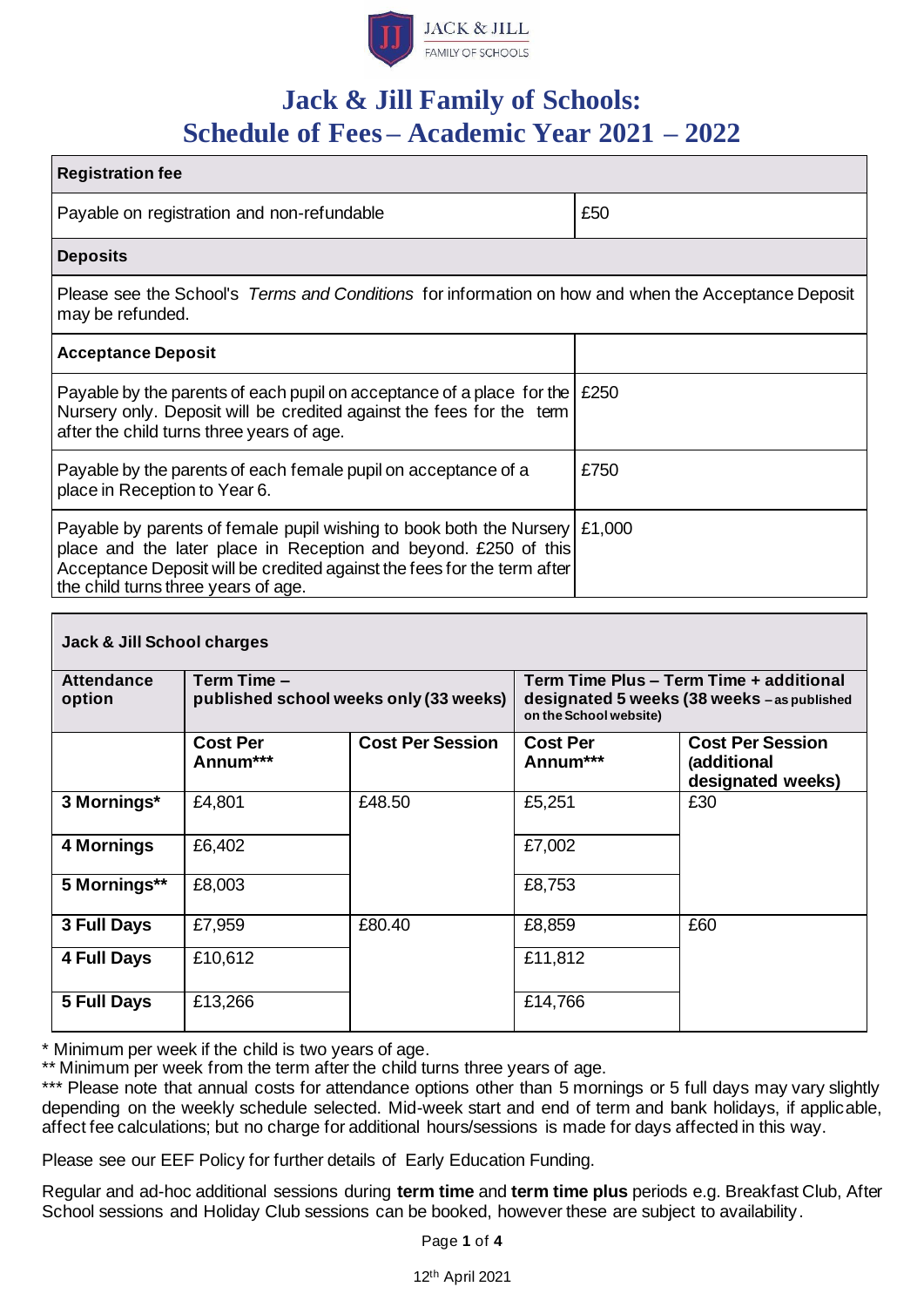

#### **Fees per Term**

| Nightingale House (Pre-Preparatory) | E4,422 per Term            |
|-------------------------------------|----------------------------|
| <b>Clarence House (Preparatory)</b> | $\mathsf{E}4,715$ per Term |

The fees will include, all stationery, books and writing materials, use of laptops or other student ICT and art/engineering resources.

Sibling discount – 10% discount applied to fees per term for younger sibling/s when more than one child per family attends the Jack & Jill Family of Schools on a full-time basis.

The fees exclude the cost of lunches, educational visits, examination entry fees (for example LAMDA), year books and costumes for school productions.

The fees, or part of the fees, may be paid using the government's tax-free childcare scheme and/or the Early Education Funding scheme. To discuss this further or for more information please see the EEF Policy and Attendance Policy or contact the School office[: office@jackandjillschool.org.uk](mailto:office@jackandjillschool.org.uk)

#### **Extras**

## **Additional Services (Optional)** *Invoiced in advance other than ad hoc bookings as below.*

## **School Lunches** (available term time only)

• £5.50 per day

#### **Early Morning/Breakfast Club**

• £5 per morning including a snack and/or use of the morning minibus service.

#### **After School Club**

• £14.50 per evening including a snack and/or use of the afternoon minibus service.

## **Individual Music Lessons**

- £15 per 20 minutes (Reception and Year One)
- £22 per 30 minutes (Year Two to Year Six)

## **Holiday Club (Nursery and Reception)**

- Main programme (9.00am to 3.15pm): £60 per day.
- Early care from 8.00am to 9.00am: £5 per morning, including a snack.
- Late care to 6.00pm: £14.50 per evening, including a snack.

## **Ad-Hoc Session (availability permitting)** *Invoiced when booked.*

- Nursery Morning session from 9.00am to 12.15pm: £70 per session
- Nursery Afternoon session from 12.15pm to 3.15pm:£55 per session
- Early Morning/Breakfast Club and/or use of morning minibus: £6.00 per morning.
- After School and/or use of the afternoon minibus service: £16 per evening.

## **Examination fees (Optional)**

• LAMDA – between £20 to £40

#### **Minibus**

- Morning and evening use to and from home included in charges for Early morning and After school attendance as above.
- All inter school minibus transfers provided free of charge

Please see the School's *Terms and Conditions* for further information about the payment of Fees including extras.

The School's *Terms and Conditions* are available on request and in writing from the School Office which can be contacted on: [office@jackandjillschool.org.uk.](mailto:office@jackandjillschool.org.uk)

Page **2** of **4**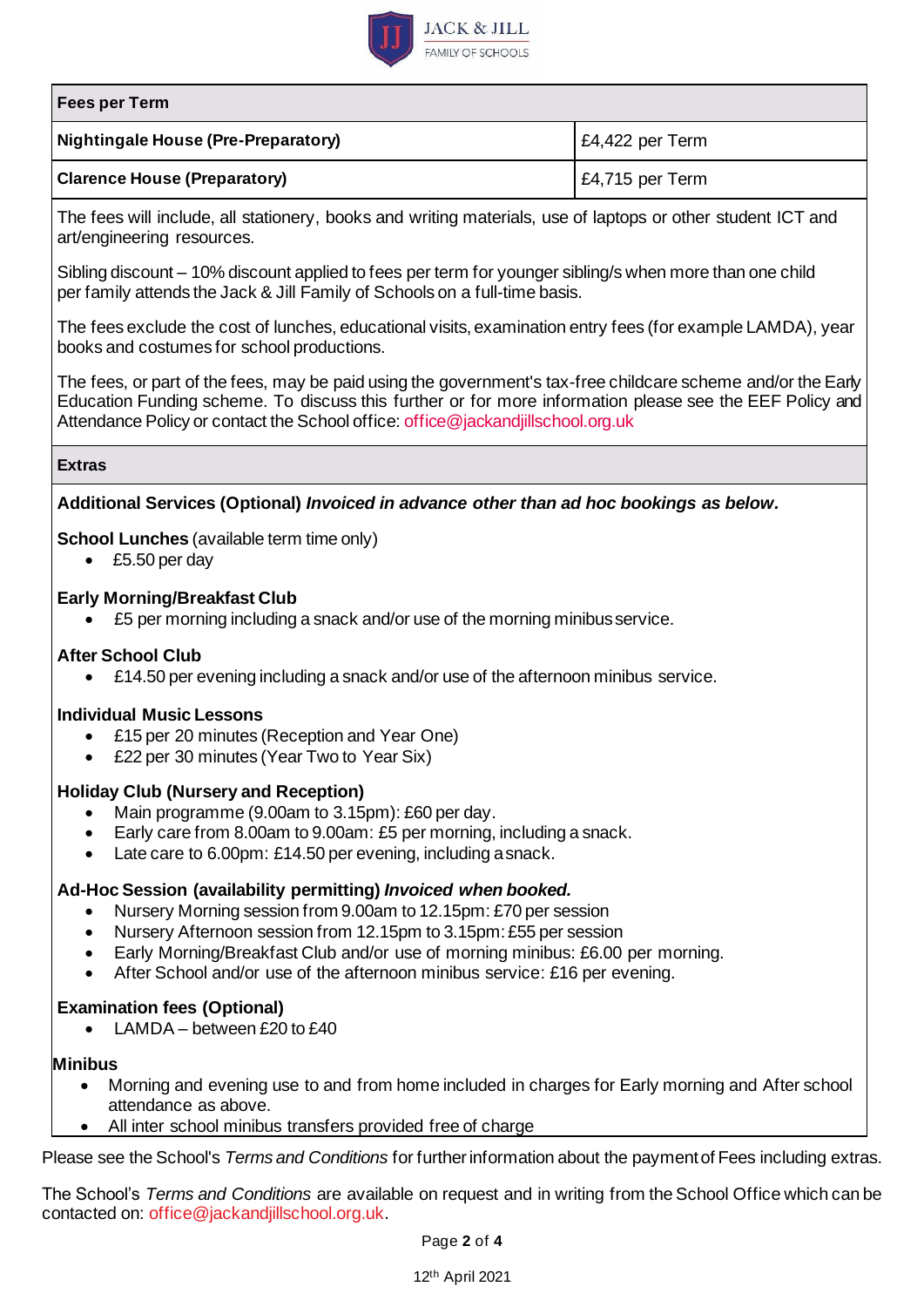

# **Jack & Jill Family of Schools: Schedule of Fees – Academic Year 2020 – 2021**

**The following applies until 31st August 2021.**

| <b>Registration fee</b>                                                                                                                                                                                                                                  |                 |  |  |  |
|----------------------------------------------------------------------------------------------------------------------------------------------------------------------------------------------------------------------------------------------------------|-----------------|--|--|--|
| Payable on registration and non-refundable                                                                                                                                                                                                               | £50             |  |  |  |
| <b>Deposits</b>                                                                                                                                                                                                                                          |                 |  |  |  |
| Please see the School's Terms and Conditions for information on how and when the Acceptance Deposit<br>may be refunded.                                                                                                                                  |                 |  |  |  |
| <b>Acceptance Deposit</b>                                                                                                                                                                                                                                |                 |  |  |  |
| Payable by the parents of each pupil on acceptance of a place for $\mid$ £250<br>the Nursery only. Deposit will be credited against the fees for the<br>term after the child turns three years of age.                                                   |                 |  |  |  |
| Payable by the parents of each female pupil on acceptance of a $\,$ £750<br>place in Reception to Year 6.                                                                                                                                                |                 |  |  |  |
| Payable by parents of female pupil wishing to book both the Nursery<br>place and the later place in Reception and beyond. £250 of this<br>Acceptance Deposit will be credited against the fees for the term<br>after the child turns three years of age. | £1,000          |  |  |  |
| <b>Fees per Term</b>                                                                                                                                                                                                                                     |                 |  |  |  |
| <b>Jack &amp; Jill School (Nursery)</b>                                                                                                                                                                                                                  |                 |  |  |  |
| 3 Morning sessions (9am to 12.15pm)*                                                                                                                                                                                                                     | £1,605 per Term |  |  |  |
| *minimum per week if the child is two years of age.                                                                                                                                                                                                      |                 |  |  |  |
| 4 morning sessions (9am to 12.15pm)                                                                                                                                                                                                                      | £2,076 per Term |  |  |  |
| 5 morning sessions (9am to 12.15pm)*                                                                                                                                                                                                                     | £2,519 per Term |  |  |  |
| *minimum per week from the term after the child turns three years of<br>age or the equivalent using the afternoon, breakfast club and after<br>School sessions.                                                                                          |                 |  |  |  |
| 3 days full (9am - 3.15pm)                                                                                                                                                                                                                               | £2,670 per Term |  |  |  |
| 4 days full (9am - 3.15pm)                                                                                                                                                                                                                               | £3,496 per Term |  |  |  |
| 5 days full (9am - 3.15pm)                                                                                                                                                                                                                               | £4,294 per Term |  |  |  |
| <b>Jack &amp; Jill School (Reception)</b>                                                                                                                                                                                                                | £4,294 per Term |  |  |  |
| <b>Nightingale House (Pre-Preparatory)</b>                                                                                                                                                                                                               | £4,294 per Term |  |  |  |
| <b>Clarence House (Preparatory)</b>                                                                                                                                                                                                                      | £4,578 per Term |  |  |  |